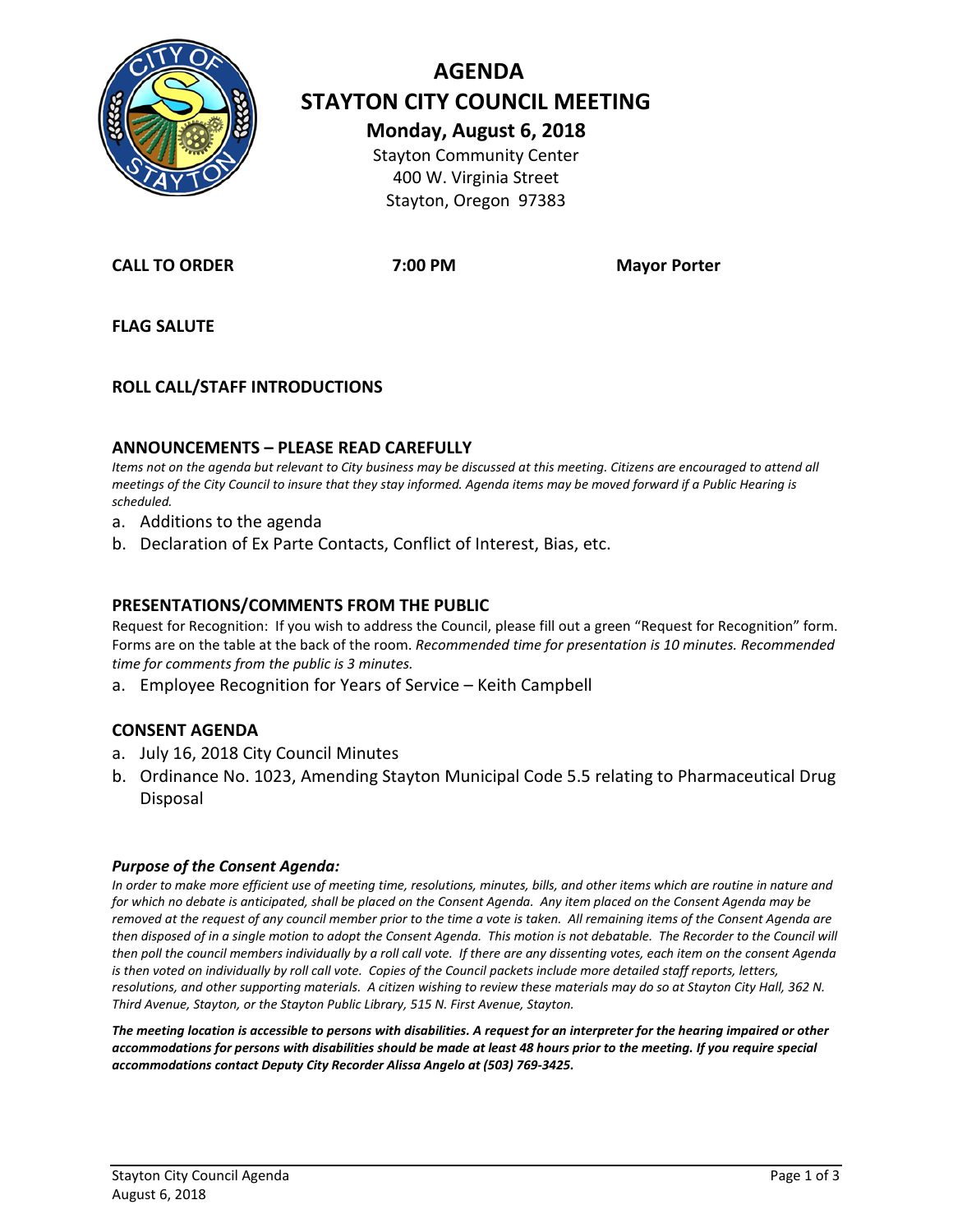### **PUBLIC HEARING – None**

### **UNFINISHED BUSINESS**

### **Request to Reopen Hearing, Land Use File #5-04/18**

- a. Staff Report Dan Fleishman
- b. Council Deliberation

### **Housing Study – Follow-Up**

- a. Staff Report Dan Fleishman
- b. Council Deliberation

**NEW BUSINESS – None** 

### **STAFF/COMMISSION REPORTS – None**

### **PRESENTATIONS/COMMENTS FROM THE PUBLIC**

*Recommended time for presentations is 10 minutes. Recommended time for comments from the public is 3 minutes.*

### **BUSINESS FROM THE CITY MANAGER**

**BUSINESS FROM THE MAYOR**

**BUSINESS FROM THE COUNCIL**

### **FUTURE AGENDA ITEMS – August 20, 2018**

- a. Public Hearing Land Use Code Amendments
- b. Public Hearing Annexation of a Parcel on E. Virginia Street
- c. Shaff Road Water Line
- d. Neighborhood Grants

### **ADJOURN**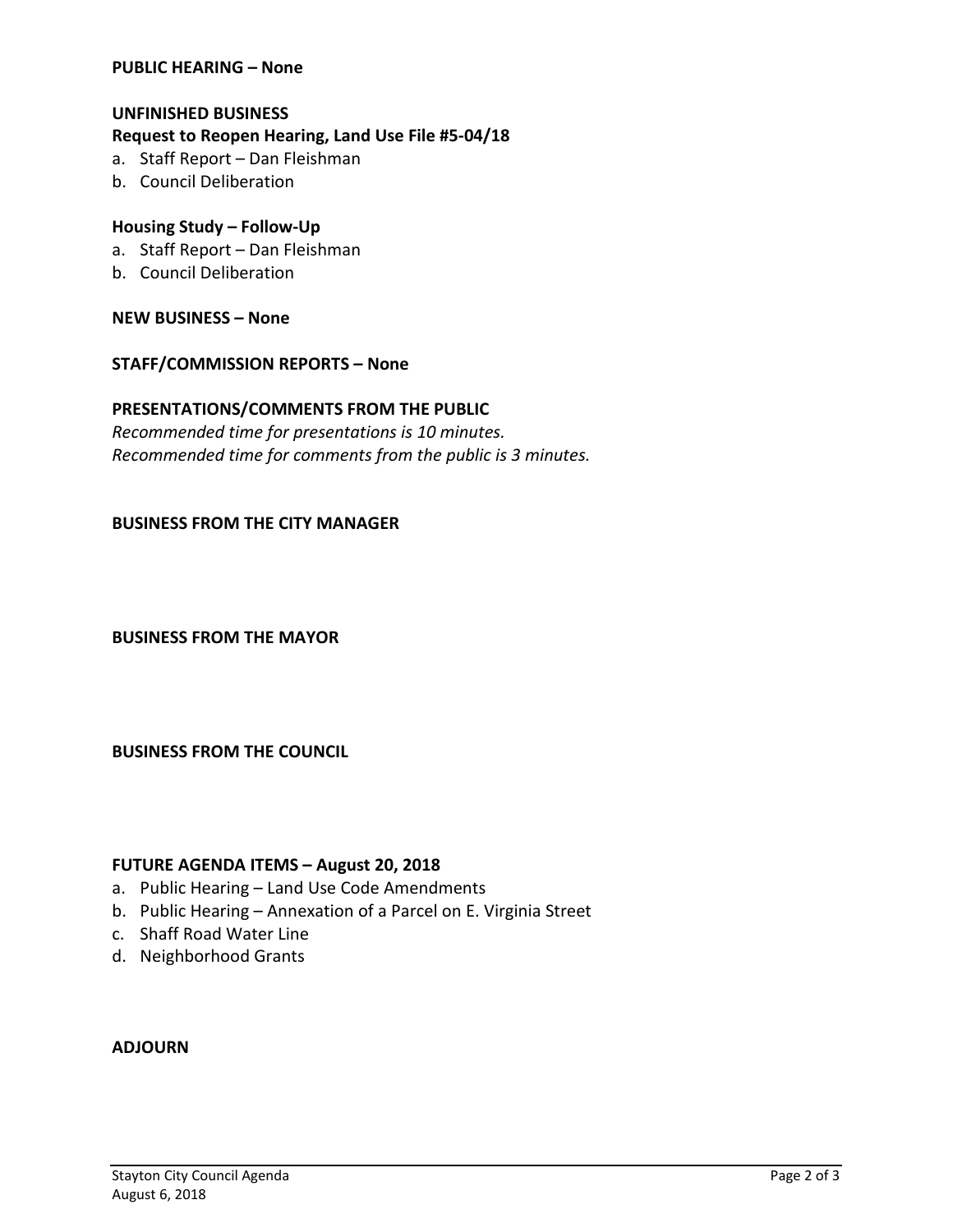# **CALENDAR OF EVENTS**

# **AUGUST 2018**

| Monday    | August 6  | City Council               | 7:00 p.m.   | Community Center (north end) |
|-----------|-----------|----------------------------|-------------|------------------------------|
| Tuesday   | August 7  | Parks & Recreation Board   | Cancelled   |                              |
| Tuesday   | August 7  | <b>National Night Out</b>  | 6:00 p.m.   | Various City Parks           |
| Tuesday   | August 14 | Commissioner's Breakfast   | $7:30$ a.m. | Covered Bridge Café          |
| Wednesday | August 15 | Library Board              | Cancelled   |                              |
| Monday    | August 20 | <b>City Council</b>        | 7:00 p.m.   | Community Center (north end) |
| Monday    | August 27 | <b>Planning Commission</b> | 7:00 p.m.   | Community Center (north end) |

### **SEPTEMBER 2018**

## Monday September 3 **CITY OFFICES CLOSED IN OBSERVANCE OF LABOR DAY HOLIDAY**

| Tuesday             | September 4  | <b>City Council</b>        | 7:00 p.m. | Community Center (north end) |
|---------------------|--------------|----------------------------|-----------|------------------------------|
| Wednesday           | September 5  | Parks & Recreation Board   | 6:30 p.m. | E.G. Siegmund Meeting Room   |
| Tuesday             | September 11 | Commissioner's Breakfast   | 7:30 a.m. | Covered Bridge Café          |
| Monday              | September 17 | City Council               | 7:00 p.m. | Community Center (north end) |
| Wednesday           | September 19 | Library Board              | 6:00 p.m. | E.G. Siegmund Meeting Room   |
| Monday              | September 24 | <b>Planning Commission</b> | 7:00 p.m. | Community Center (north end) |
| <b>OCTOBER 2018</b> |              |                            |           |                              |
| Monday              | October 1    | City Council               | 7:00 p.m. | Community Center (north end) |
| Tuesday             | October 2    | Parks & Recreation Board   | 6:30 p.m. | E.G. Siegmund Meeting Room   |
| Tuesday             | October 9    | Commissioner's Breakfast   | 7:30 a.m. | Covered Bridge Café          |
| Monday              | October 15   | <b>City Council</b>        | 7:00 p.m. | Community Center (north end) |
| Wednesday           | October 17   | Library Board              | 6:00 p.m. | E.G. Siegmund Meeting Room   |
| Monday              | October 29   | <b>Planning Commission</b> | 7:00 p.m. | Community Center (north end) |

### **NOVEMBER 2018**

| Monday    | November 5  | <b>City Council</b>                                       | 7:00 p.m.   | Community Center (north end) |
|-----------|-------------|-----------------------------------------------------------|-------------|------------------------------|
| Tuesday   | November 6  | Parks & Recreation Board                                  | 6:30 p.m.   | E.G. Siegmund Meeting Room   |
| Monday    | November 12 | CITY OFFICES CLOSED IN OBSERVANCE OF VETERANS DAY HOLIDAY |             |                              |
| Tuesday   | November 13 | Commissioner's Breakfast                                  | $7:30$ a.m. | Covered Bridge Café          |
| Monday    | November 19 | City Council                                              | 7:00 p.m.   | Community Center (north end) |
| Wednesday | November 21 | Library Board                                             | 6:00 p.m.   | E.G. Siegmund Meeting Room   |
| Thursday  | November 22 | CITY OFFICES CLOSED IN OBSERVANCE OF THANKSGIVING HOLIDAY |             |                              |
| Friday    | November 23 |                                                           |             |                              |
| Monday    | November 26 | <b>Planning Commission</b>                                | 7:00 p.m.   | Community Center (north end) |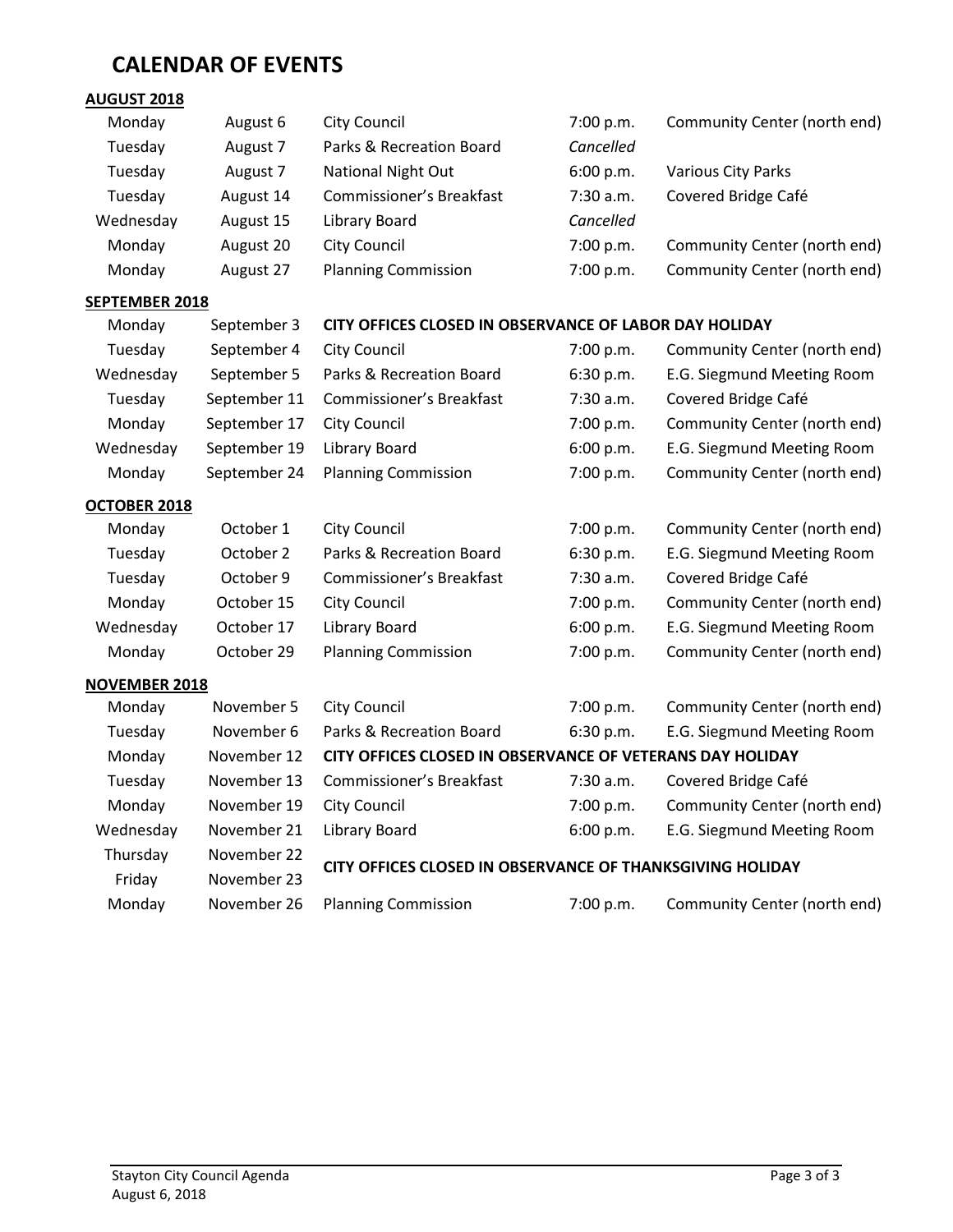### **City of Stayton City Council Meeting Action Minutes July 16, 2018**

## **LOCATION:** STAYTON COMMUNITY CENTER, 400 W. VIRGINIA STREET, STAYTON

**Time Start:** 7:00 P.M. **Time End:** 8:43 P.M.

### **COUNCIL MEETING ATTENDANCE LOG**

| <b>COUNCIL</b>                                      | <b>STAYTON STAFF</b>                              |
|-----------------------------------------------------|---------------------------------------------------|
| <b>Mayor Henry Porter</b>                           | Alissa Angelo, Deputy City Recorder               |
| Councilor Priscilla Glidewell (joined at 7:01 p.m.) | Keith Campbell, City Manager                      |
| <b>Councilor Mark Kronquist (excused)</b>           | Dan Fleishman, Director of Planning & Development |
| <b>Councilor Christopher Molin</b>                  | Lance Ludwick, Public Works Director              |
| <b>Councilor Brian Quigley</b>                      | Janna Moser, Library Director                     |
| Councilor Joe Usselman (excused)                    | Rich Sebens, Chief of Police                      |

| <b>AGENDA</b>                                              | <b>ACTIONS</b>                                                                                                                                                                                                                                                                    |
|------------------------------------------------------------|-----------------------------------------------------------------------------------------------------------------------------------------------------------------------------------------------------------------------------------------------------------------------------------|
| <b>REGULAR MEETING</b>                                     |                                                                                                                                                                                                                                                                                   |
| <b>Announcements</b>                                       |                                                                                                                                                                                                                                                                                   |
| a. Additions to the Agenda                                 | None.                                                                                                                                                                                                                                                                             |
| b. Declaration of Ex Parte Contacts, Conflict of Interest, | None.                                                                                                                                                                                                                                                                             |
| Bias, etc.                                                 |                                                                                                                                                                                                                                                                                   |
| <b>Presentations / Comments from the Public</b>            |                                                                                                                                                                                                                                                                                   |
| a. Samantha Jones                                          | Ms. Jones spoke out in opposition of the recent amendments<br>to the municipal code in the downtown area regarding<br>smoking on the street. Staff addressed possible avenues for<br>a referendum or initiative. Council addressed Ms. Jones and<br>the issues she brought forth. |
| b. James McGrory                                           | Mr. McGrory also spoke in opposition to the issues<br>addressed by Ms. Jones.                                                                                                                                                                                                     |
| James Loftus<br>C <sub>1</sub>                             | Mr. Loftus requested support for his museum through a<br>community grant.                                                                                                                                                                                                         |
| d. David Nielsen                                           | Mr. Nielsen commended the recent slurry seal project in his<br>neighborhood.                                                                                                                                                                                                      |
| <b>Consent Agenda</b>                                      |                                                                                                                                                                                                                                                                                   |
| June 25, 2018 City Council Minutes<br>a.                   | Motion from Councilor Quigley, seconded by Councilor                                                                                                                                                                                                                              |
| July 2, 2018 City Council Minutes<br>b.                    | Molin, to approve the consent agenda as submitted. Motion                                                                                                                                                                                                                         |
| Renewal of CCRLS Agreement<br>C.                           | passed 3:0.                                                                                                                                                                                                                                                                       |
| <b>Public Hearing</b>                                      |                                                                                                                                                                                                                                                                                   |
| <b>Ordinance No. 1022, Amending Stayton Comprehensive</b>  |                                                                                                                                                                                                                                                                                   |
| Plan Map and Stayton Official Zoning Map to Reduce         |                                                                                                                                                                                                                                                                                   |
| the Number of Nonconforming Single Family Dwellings        |                                                                                                                                                                                                                                                                                   |
| a. Commencement of Pubic Hearing                           | Mayor Porter opened the hearing at 7:24 p.m.                                                                                                                                                                                                                                      |
| b. Staff Report - Dan Fleishman                            | Mr. Fleishman reviewed his staff report.                                                                                                                                                                                                                                          |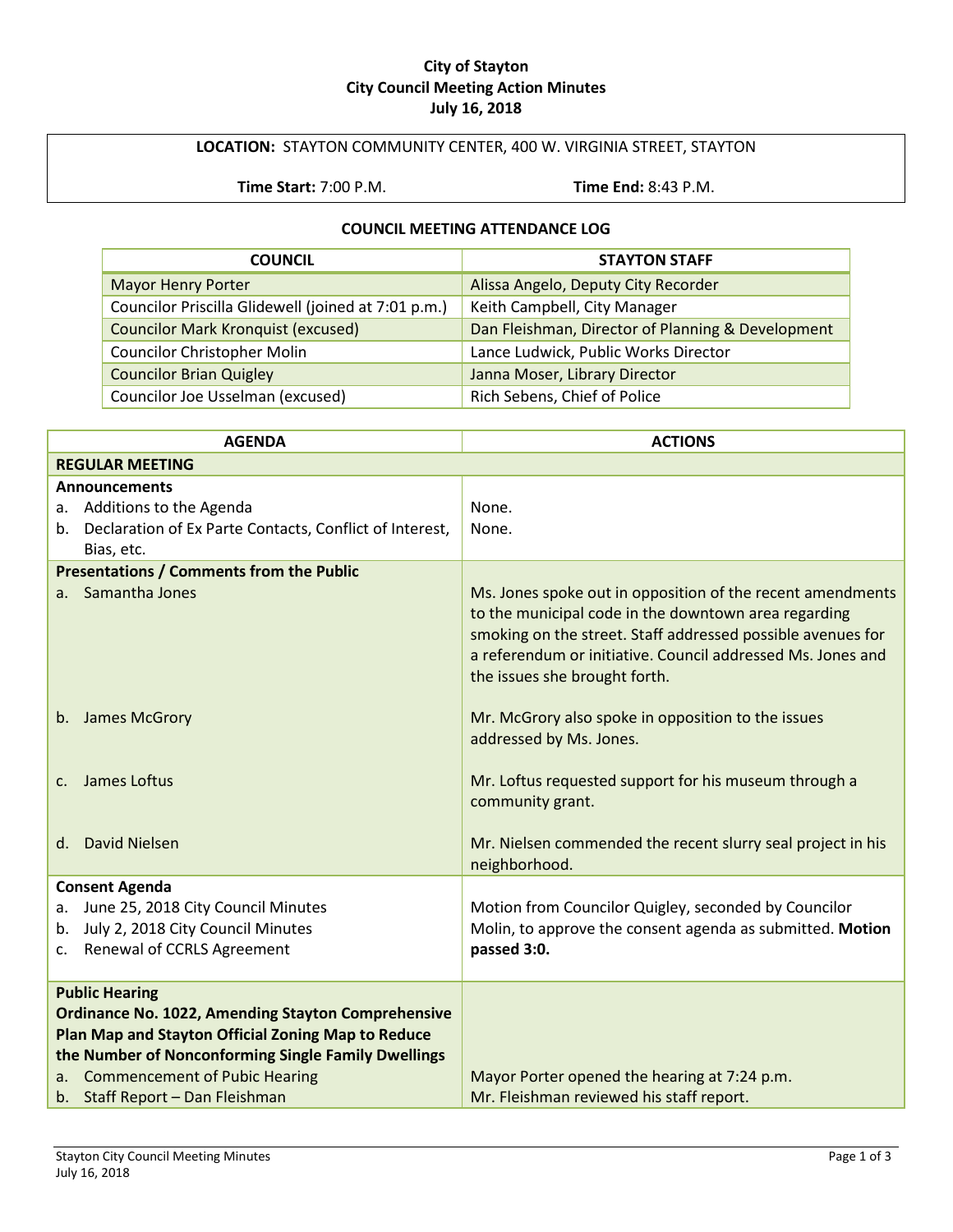| c.       | <b>Questions from the Council</b>                        | None.                                                                                                                              |
|----------|----------------------------------------------------------|------------------------------------------------------------------------------------------------------------------------------------|
| d.       | Proponents' Testimony                                    | None.                                                                                                                              |
| e.       | <b>Opponents' Testimony</b>                              | Michael Aus, 1462 N. Second Avenue, expressed concerns                                                                             |
|          |                                                          | and spoke in opposition to the proposed changes.                                                                                   |
|          |                                                          | Mike Garland, 330 and 340 W. Washington Street, requested                                                                          |
|          |                                                          | his properties be excluded from the zone change.                                                                                   |
|          |                                                          | <b>Eric Ramirez, 1455 N. Second Avenue, expressed concern and</b>                                                                  |
|          |                                                          | spoke in opposition to the proposed changes.                                                                                       |
|          |                                                          | Carina Rowland, P.O. Box 1213, Aumsville, is the owner of                                                                          |
|          |                                                          | Dale's Autobody echoed the request of landowner Connie                                                                             |
|          |                                                          | Rubel to exclude her property from the zone change.                                                                                |
| f.       | <b>Governmental Agencies</b><br><b>General Testimony</b> | None.                                                                                                                              |
| g.       |                                                          | Suzette Boudreaux, P.O. Box 2, Lyons, offered testimony<br>regarding the proposed changes.                                         |
|          |                                                          | Mike Garland, 330 and 340 W. Washington Street, spoke in                                                                           |
|          |                                                          | response to Ms. Boudreaux.                                                                                                         |
|          |                                                          | Discussion of process if someone wants to change their zone                                                                        |
|          |                                                          | in the future back to commercial.                                                                                                  |
| h.       | Questions from the Public                                | Suzette Boudreaux, P.O. Box 2, Lyons, inquired about rules                                                                         |
|          |                                                          | for running a home business. Mr. Fleishman responded.                                                                              |
|          |                                                          | Jordan Ohrt, 885 E. Virginia Street, inquired if an exception                                                                      |
|          |                                                          | can be made for the smaller lots. Mr. Fleishman responded                                                                          |
|          |                                                          | that nonconforming structures can be rebuilt. He explained                                                                         |
|          |                                                          | the sections of municipal code that allows for this.                                                                               |
|          |                                                          | Heidi Hazel, 198 Fern Ridge Road, asked for clarification on                                                                       |
|          |                                                          | rebuilding a home if the zone stays commercial. Mr.                                                                                |
|          |                                                          | Fleishman responded.                                                                                                               |
|          |                                                          | Paige Hook, 2088 Quail Run Avenue, inquired about how                                                                              |
|          |                                                          | many properties will be impacted, if a decision is required                                                                        |
|          |                                                          | this evening, and is property address information available                                                                        |
|          | <b>Questions from the Council</b>                        | to the public. Mr. Fleishman responded.<br>Question regarding total number of properties impacted.                                 |
| i.       |                                                          | Mr. Fleishman responded.                                                                                                           |
|          | <b>Staff Summary</b>                                     | Mr. Fleishman provided a staff summary.                                                                                            |
| J.<br>k. | <b>Close of Hearing</b>                                  | Mayor Porter closed the hearing at 8:20 p.m.                                                                                       |
| ı.       | <b>Council Deliberation</b>                              | The Council deferred a decision on this topic until the                                                                            |
|          |                                                          | September 17 <sup>th</sup> Council meeting.                                                                                        |
|          | m. Council Decision on Ordinance No. 1022                | None.                                                                                                                              |
|          | <b>Unfinished Business</b>                               | None.                                                                                                                              |
|          | <b>New Business</b>                                      | None.                                                                                                                              |
|          | <b>Staff / Commission Reports</b>                        |                                                                                                                                    |
|          | Finance Department Report - Cindy Chauran &              |                                                                                                                                    |
|          | <b>Elizabeth Baldwin</b>                                 |                                                                                                                                    |
|          | a. June 2018 Monthly Finance Department Report           | No discussion.                                                                                                                     |
|          |                                                          |                                                                                                                                    |
|          | <b>Police Chief's Report - Chief Rich Sebens</b>         |                                                                                                                                    |
|          | a. June 2018 Statistical Report                          | Chief Sebens briefly reviewed his report and spoke about the<br>upcoming National Night Out on August 7 <sup>th</sup> in Stayton's |
|          |                                                          | parks.                                                                                                                             |
|          | Public Works Director's Report - Lance Ludwick           |                                                                                                                                    |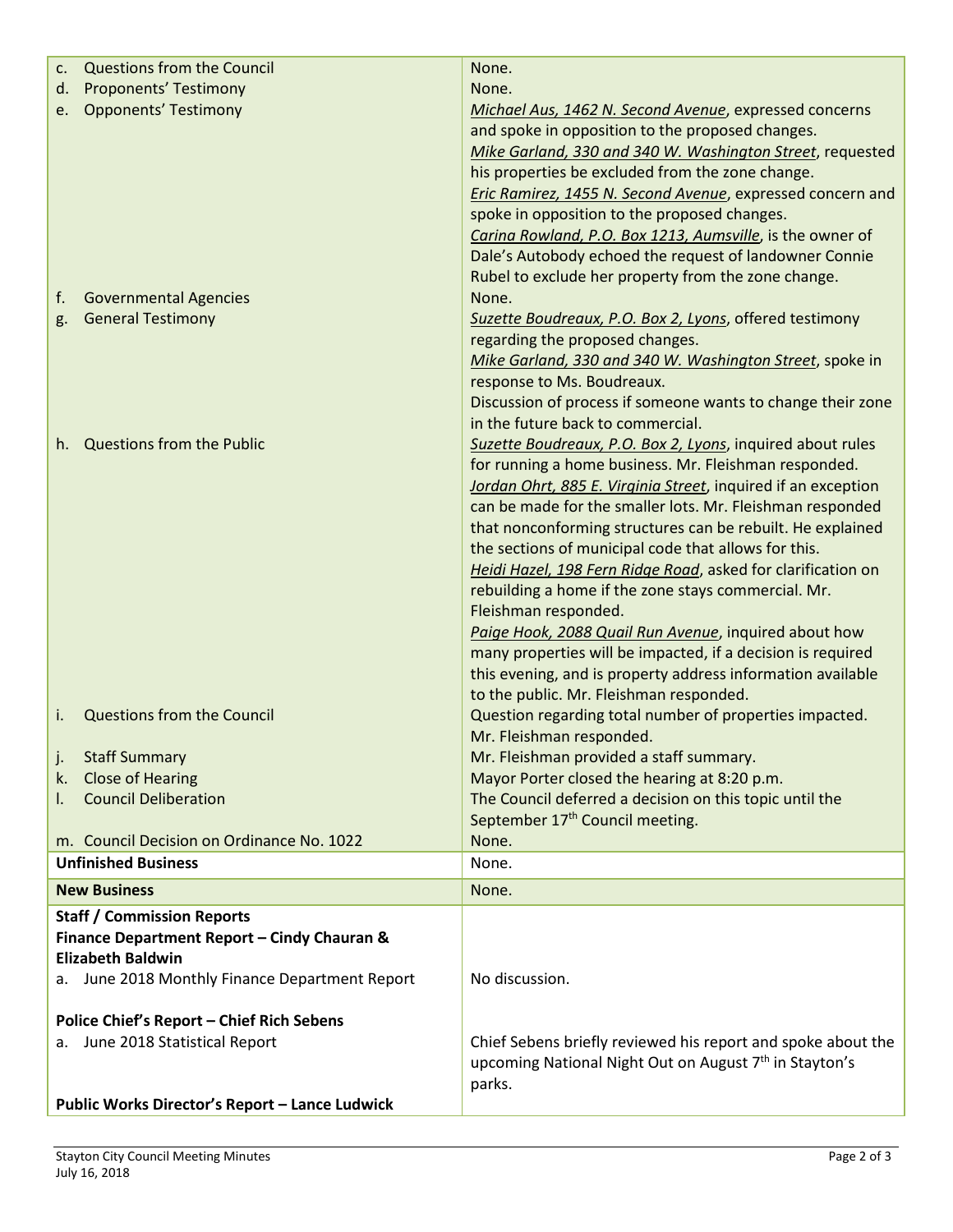| June 2018 Operating Report<br>a.                                                                                             | No further discussion.                                                                                                                                                                                                                                                                                                                                   |
|------------------------------------------------------------------------------------------------------------------------------|----------------------------------------------------------------------------------------------------------------------------------------------------------------------------------------------------------------------------------------------------------------------------------------------------------------------------------------------------------|
| b. Slurry Seal Project                                                                                                       | Mr. Ludwick briefly reviewed the project.                                                                                                                                                                                                                                                                                                                |
| Planning & Development Director's Report - Dan<br><b>Fleishman</b><br>June 2018 Activities Report<br>a.                      | Mr. Fleishman spoke about his work with the Census Bureau<br>for the upcoming 2020 Census.                                                                                                                                                                                                                                                               |
| Library Director's Report - Janna Moser                                                                                      |                                                                                                                                                                                                                                                                                                                                                          |
| June 2018 Activities<br>a.                                                                                                   | Ms. Moser spoke about upcoming events at the Library.                                                                                                                                                                                                                                                                                                    |
| <b>Presentations / Comments from the Public</b><br><b>David Nielsen</b><br>a <sub>1</sub>                                    | Mr. Nielsen expressed concern about closing the public<br>hearing and deferring the decision.                                                                                                                                                                                                                                                            |
| <b>Business from the City Manager</b>                                                                                        | Mr. Campbell responded to Mr. Nielsen's comments about<br>reopening the public hearing.<br>In addition, he spoke about the City's partnership with<br>Marion County for the Slurry Seal project and gave a brief<br>update on community grant applications.<br>Finally, Mr. Campbell recognized and thanked Jeff Mexico<br>who operates the Star Cinema. |
| <b>Business from the Mayor</b>                                                                                               | Mayor Porter encouraged everyone to wear a tropical shirt                                                                                                                                                                                                                                                                                                |
|                                                                                                                              | to the next meeting.                                                                                                                                                                                                                                                                                                                                     |
| <b>Business from the Council</b>                                                                                             | None.                                                                                                                                                                                                                                                                                                                                                    |
| Future Agenda Items - Monday, August 6, 2018<br><b>Shaff Road Water Line</b><br>a <sub>z</sub><br>b. Housing Study Follow-Up |                                                                                                                                                                                                                                                                                                                                                          |

APPROVED BY THE STAYTON CITY COUNCIL THIS 6<sup>TH</sup> DAY OF AUGUST 2018, BY A \_\_\_\_ VOTE OF THE STAYTON CITY COUNCIL.

Date: By:

Henry A. Porter, Mayor

Date: Attest:

Keith D. Campbell, City Manager

Date: Date: Date: Date: Date: Date: Date: Date: Date: Date: Date: Date: Date: Date: Date: Date: Date: Date: D

Alissa Angelo, Deputy City Recorder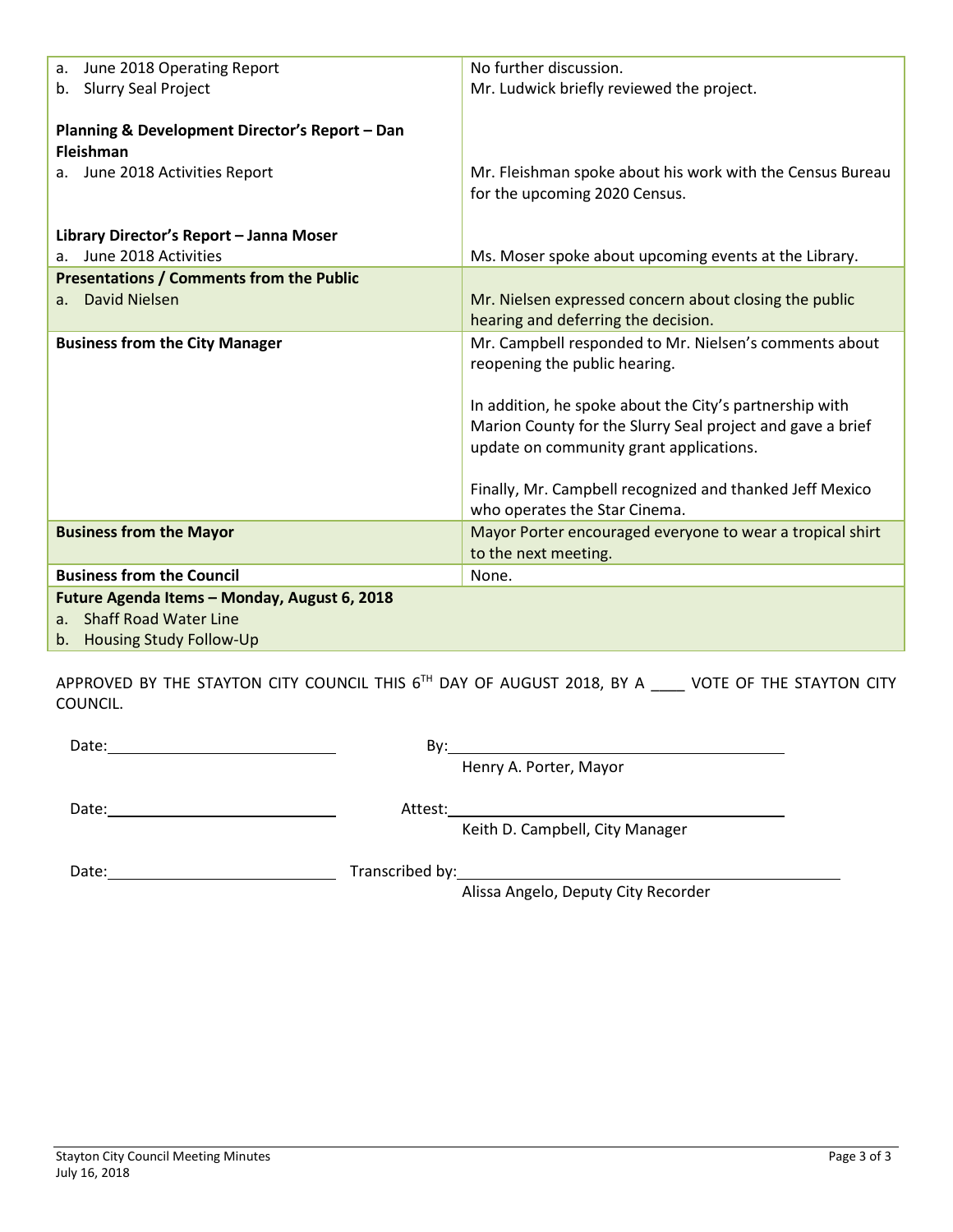

# **CITY OF STAYTON**

# M E M O R A N D U M

| TO:             | Mayor Henry A. Porter and the Stayton City Council                                                                           |
|-----------------|------------------------------------------------------------------------------------------------------------------------------|
| <b>FROM:</b>    | <b>Rich Sebens, Chief of Police</b>                                                                                          |
| <b>DATE:</b>    | <b>August 6, 2018</b>                                                                                                        |
| <b>SUBJECT:</b> | <b>Consent Agenda: Ordinance No. 1023, Amending Stayton<br/>Municipal Code 5.50 relating to Pharmaceutical Drug Disposal</b> |

### **ISSUE**

Consideration of an Ordinance amending the Stayton Municipal Code (SMC) 5.50 relating to Pharmaceutical Drug Disposal.

### **BACKGROUND INFORMATION**

Recently the City of Stayton enacted SMC5.50 requiring Pharmaceutical companies within the City to provide customers with the ability to dispose of unwanted medications.

After implementation of Ordinance No. 1021 establishing requirements for Pharmaceutical Drug Disposal, staff was approached by one of the local pharmaceutical stores requesting an option other than the use of a "drop box." The reason for this request is related to their business model; they believe a "drop box" could be problematic for the way they conduct business and offered a solution that meets public safety needs. This amendment will allow for other disposal methods, as approved by the Chief of Police.

### **STAFF RECOMMENDATION**

Staff recommends adoption of amendments to SMC 5.50.

### **MOTION(S)**

No motion necessary; consent agenda item.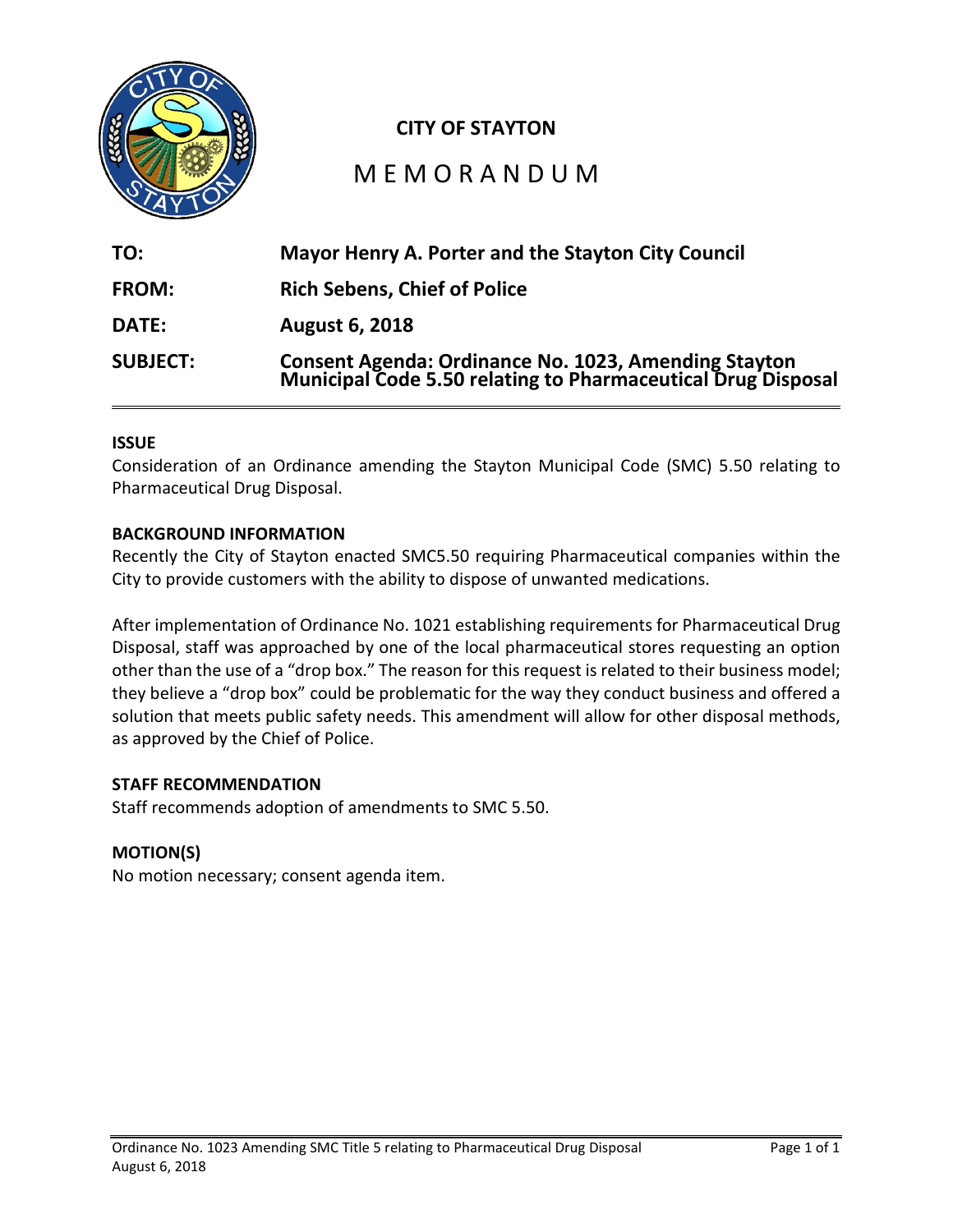### **ORDINANCE NO. 1023**

## **AN ORDINANCE AMENDING STAYTON MUNICIPAL CODE TITLE 5.50, PHARMACEUTICAL DRUG DISPOSAL**

WHEREAS, the City of Stayton adopted Title 5.50 of the Stayton Municipal Code (SMC) Regarding Pharmaceutical Disposal;

WHEREAS, City of Stayton desires to amend Title 5.50 to allow for other methods of disposal;

NOW, THEREFORE, the City of Stayton ordains:

**Section 1. Pharmacy Drug Disposal Regulations.** Stayton Municipal Code Title 5, Chapter 5.50 is hereby amended as follows:

## CHAPTER 5.50

## PHARMACEUTICAL DRUG DISPOSAL

### 5.50.010 REGULATIONS

- 1. Retail Pharmacies located within the City of Stayton are required to offer a means for customers to dispose of unwanted prescription drugs such as a "drop box" or other method as approved by the Chief of Police.
- 2. Any method used The "Drop Box" must be in a position so it is secure, tamper proof such as a post office style "drop box" and visible by Pharmacy staff within the Pharmacy business.
- 2.3. Any disposal method used must be adequately promoted so customers are aware of its availability.
- 3.4. The Retail Pharmacy must dispose of the disposed of drugs in a legal manor such as a pick-up disposal service or some other DEA approved method.

**Section 4. Effective Date.** This Ordinance shall become effective on the 30<sup>th</sup> day after adoption by the Stayton City Council and execution by the Mayor, or a representative of the Mayor.

ADOPTED BY THE STAYTON CITY COUNCIL THIS 6TH DAY OF AUGUST 2018.

### CITY OF STAYTON

| Signed: | 2018 | BY:     |                                 |
|---------|------|---------|---------------------------------|
|         |      |         | Henry A. Porter, Mayor          |
| Signed: | 2018 | ATTEST: |                                 |
|         |      |         | Keith D. Campbell, City Manager |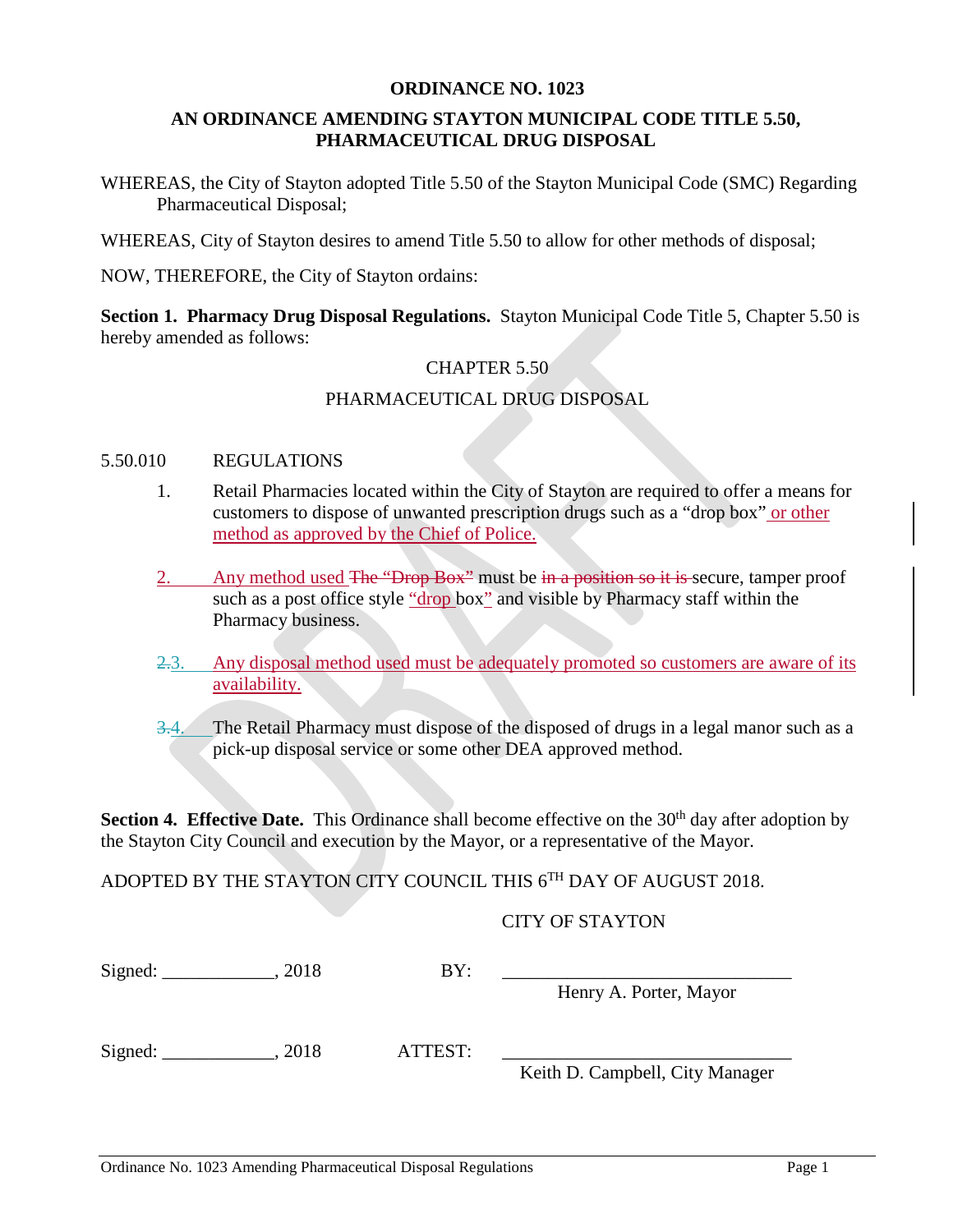

# **CITY OF STAYTON**

# M E M O R A N D U M

| TO:             | <b>Mayor Henry Porter and the Stayton City Council</b> |
|-----------------|--------------------------------------------------------|
| <b>FROM:</b>    | Dan Fleishman, Director of Planning and Development    |
|                 | <b>DATE:</b> August 6, 2018                            |
| <b>SUBJECT:</b> | Request to reopen Hearing, Land Use File 5-04/18       |

Enclosed is a letter requesting the city Council reopen the hearing on Land Use File 5-04/18, Amending the Comprehensive Plan Map and Official Zoning Map. The City Council had held a public hearing at the July 16 meeting and following the hearing deferred deliberation on the matter until September 17.

The discussion this evening should be limited to the issue of whether to reopen the hearing only. There should be no discussion as to the map amendments themselves.

Should the Council decide to reopen the hearing, notice will be provided that the hearing will be reopened on September 17. Should the Council decide not to reopen the hearing, then no new testimony will be allowed on September 17 and the Council's decision will need to be based on the information it received on July 16.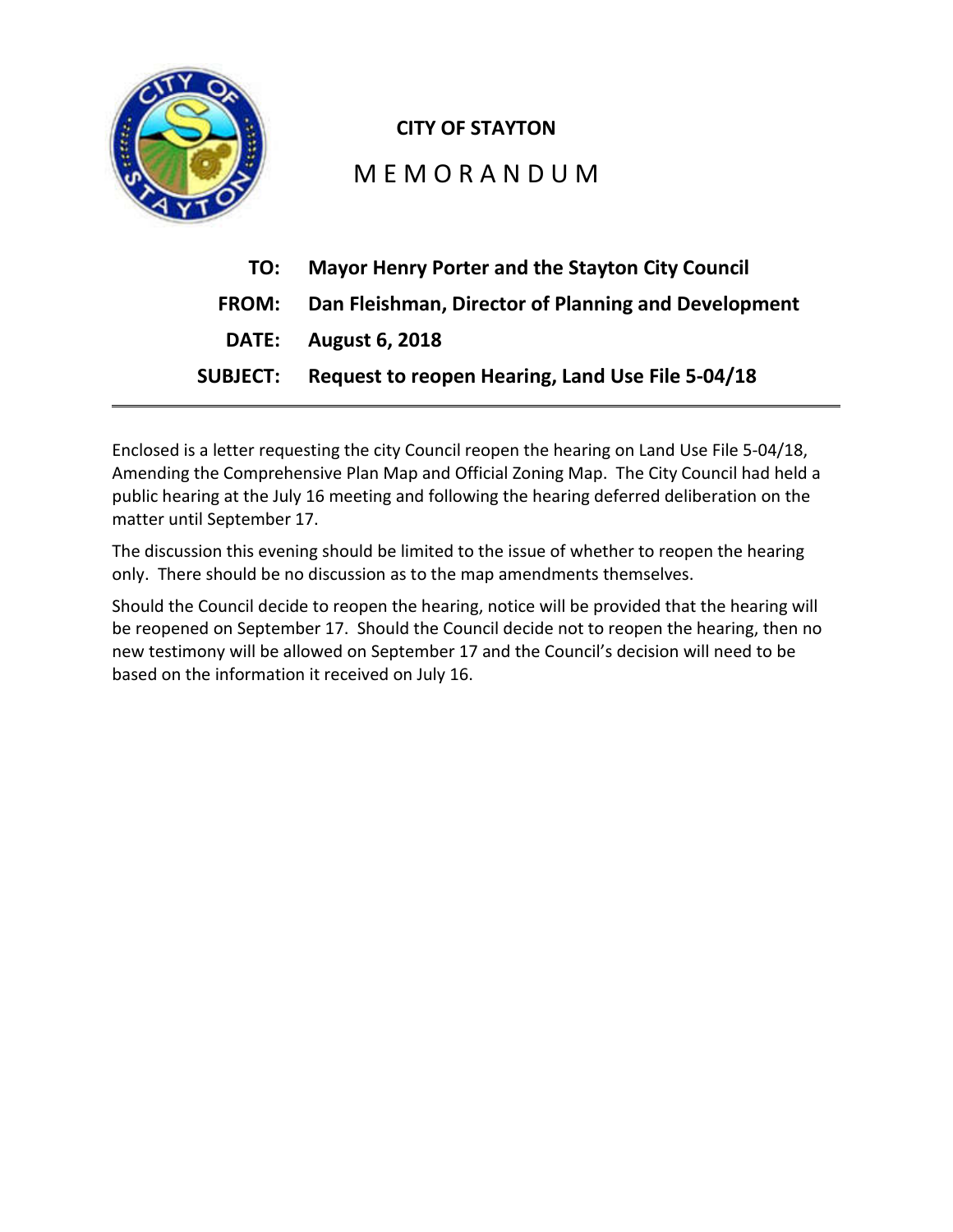| From:    | Heidi Hazel                                               |
|----------|-----------------------------------------------------------|
| To:      | Alissa Angelo                                             |
| cc:      | sandil@wvi.com; Keith Campbell; Dan Fleishman             |
| Subject: | Comprehensive Plan Map and Official Zoning Map Amendments |
| Date:    | Thursday, August 2, 2018 12:40:28 PM                      |
|          |                                                           |

Dear City of Stayton Council Members,

Last month I attended the public hearing on the proposed Comprehensive Plan Map and Official Zoning Map Amendments. I also serve on the Planning Commission who drafted the plan.

The council closed the hearing at that meeting. I would like to formally request the council reopening the hearing for the September meeting.

If opened, we will send a representative to the September meeting to speak formally to council. The Stayton branch Berkshire Hathaway Homes Services group of Realtors are preparing an educational mailing to the community as well.

Very briefly, the current zoning of commercial in areas that are currently used as residential homes complicates the purchase, sale or refinancing those homes; affects the perception of buyers and realtors that avoid those properties; and consequently in many cases negatively affects the value of those homes. In addition, we have empty commercial space in Stayton. Aesthetically having commercial properties grouped is generally more desirable.

The local Realtors feel that we would like an opportunity to educate the community. Unfortunately, in a lot of cases they only find out the zoning conflict when it directly affects them negatively. This will give us an opportunity to speak clearly and from experience.

Thank you,

Heidi Hazel Realtor® Broker, Licensed in Oregon Cell: (971) 701-7446 Office: (503) 769-3448 x1924



[What's Your Home Worth?](http://bhhsrep.findbuyers.com/heidihazel) [Get three automated Estimates - Instantly.](http://bhhsrep.findbuyers.com/heidihazel) [No cost, and no obligation.](http://bhhsrep.findbuyers.com/heidihazel)

Text OR BHHSHeidi to 87778 for free App!

[View my website](file:////c/hhazel.com) [Like me on Facebook](https://www.facebook.com/pages/Heidi-Hazel-Broker-Licensed-in-Oregon/435519656550219) [Connect via LinkedIn](http://www.linkedin.com/pub/heidi-hazel/88/241/580/) [Initial Agency Disclosure Pamplet](http://oregonrealtors.org/sites/default/files/Initial_Agency_Disclosure_Pamphlet.pdf)

Please Remember: email is not secure or confidential. Berkshire Hathaway HomeServices Real Estate Professionals will never request that you send funds or nonpublic personal information, such as credit card or debit card numbers or bank account and/or routing numbers, by email. If you receive an email message concerning any transaction involving Berkshire Hathaway HomeServices Real Estate Professionals, and the email requests that you send funds or provide nonpublic personal information, do not respond to the email and immediately contact Berkshire Hathaway HomeServices Real EstateProfessionals. To notify Berkshire Hathaway HomeServices Real Estate Professionals of suspected email fraud, contact *[dunn@bhhsnw.com* email address and 503-350-7216 phone number that will be monitored for prompt *local action and notification to Berkshire Hathaway HomeServices of America*.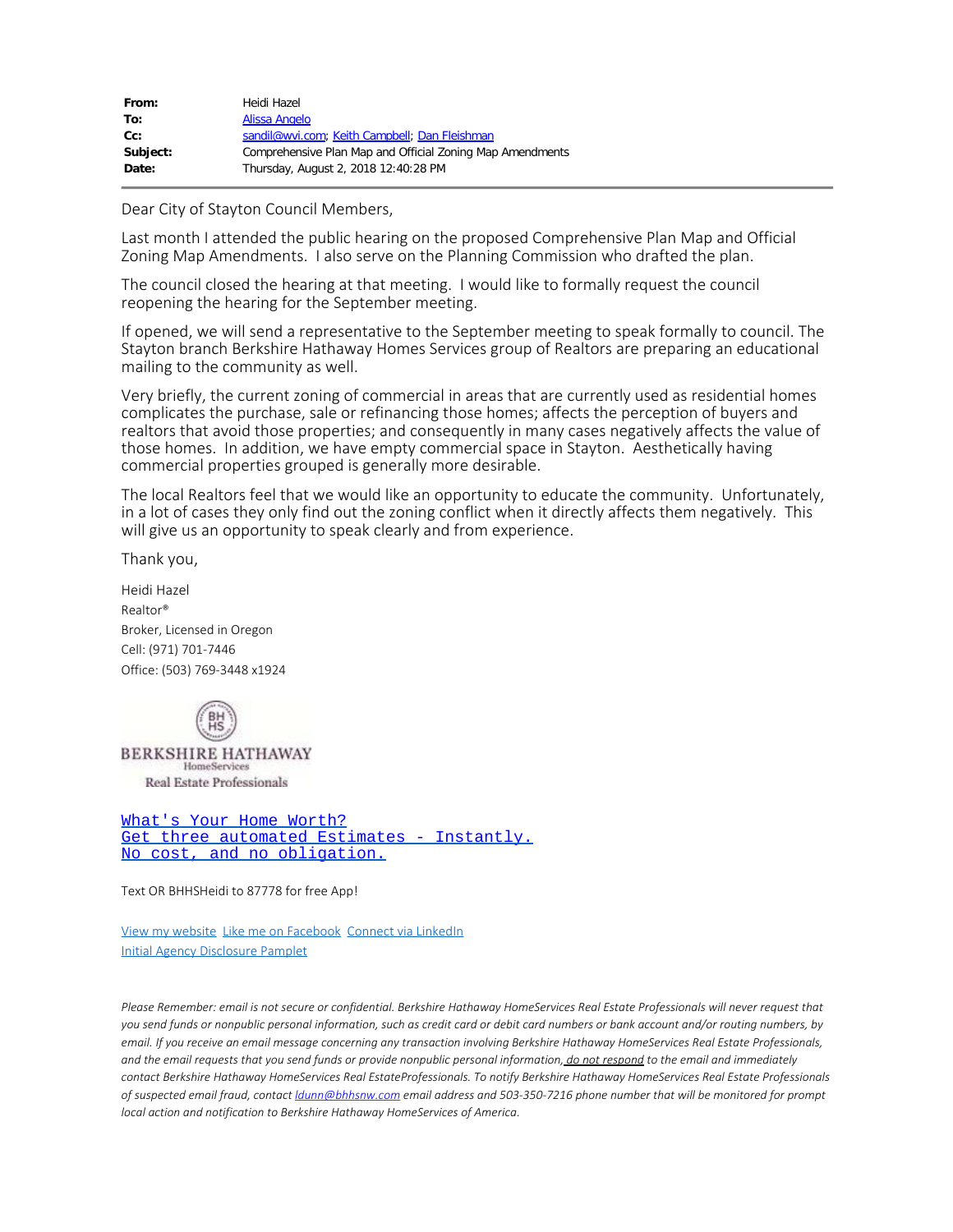

# **CITY OF STAYTON**

# M E M O R A N D U M

| TO:          | <b>Mayor Henry Porter and the Stayton City Council</b>              |
|--------------|---------------------------------------------------------------------|
| <b>FROM:</b> | Dan Fleishman, Director of Planning and Development                 |
|              | <b>DATE:</b> August 6, 2018                                         |
|              | <b>SUBJECT:</b> Continued Discussion of Housing Issues and Policies |

The City Council's 2017-18 adopted Goals include under the goal of Neighborhood Preservation the completion of a Comprehensive Housing Inventory and to identify and create a Housing Strategy.

The Inventory Study submitted to the City Council in April outlined a number of characteristics of the existing housing within the City. Some pertinent highlights from the Study were:

- Stayton's housing stock is relatively new: only 11% of the housing units were constructed prior to 1950.
- Stayton's housing is primarily single family: 82% of the housing units are single family dwellings
- Stayton's housing is in relatively good condition: only 8% of the housing units were rated in average or worse condition based on a fall 2017 windshield survey
- No multifamily housing has been constructed since 2002
- The median sales price of a single family home in 2017-2018 is \$225,000

In June the City applied to the Oregon Dept of Land Conservation and Development for a Housing Assistance grant that would have provided a consultant's review and update of the City's Code relative to residential development. Unfortunately, that application was not funded.

This staff report presents a number of issues potential policies the City Council could consider in furtherance of its adopted goal regarding housing.

Staff has identified a number of issues that City could consider taking action to increase the supply of housing, address the quality of housing, and address the affordability of housing in the City.

# **Supply of land**

There are two components of the supply side of the equation for land available for residential development in the City. One is the amount of vacant land in the City zoned for residential uses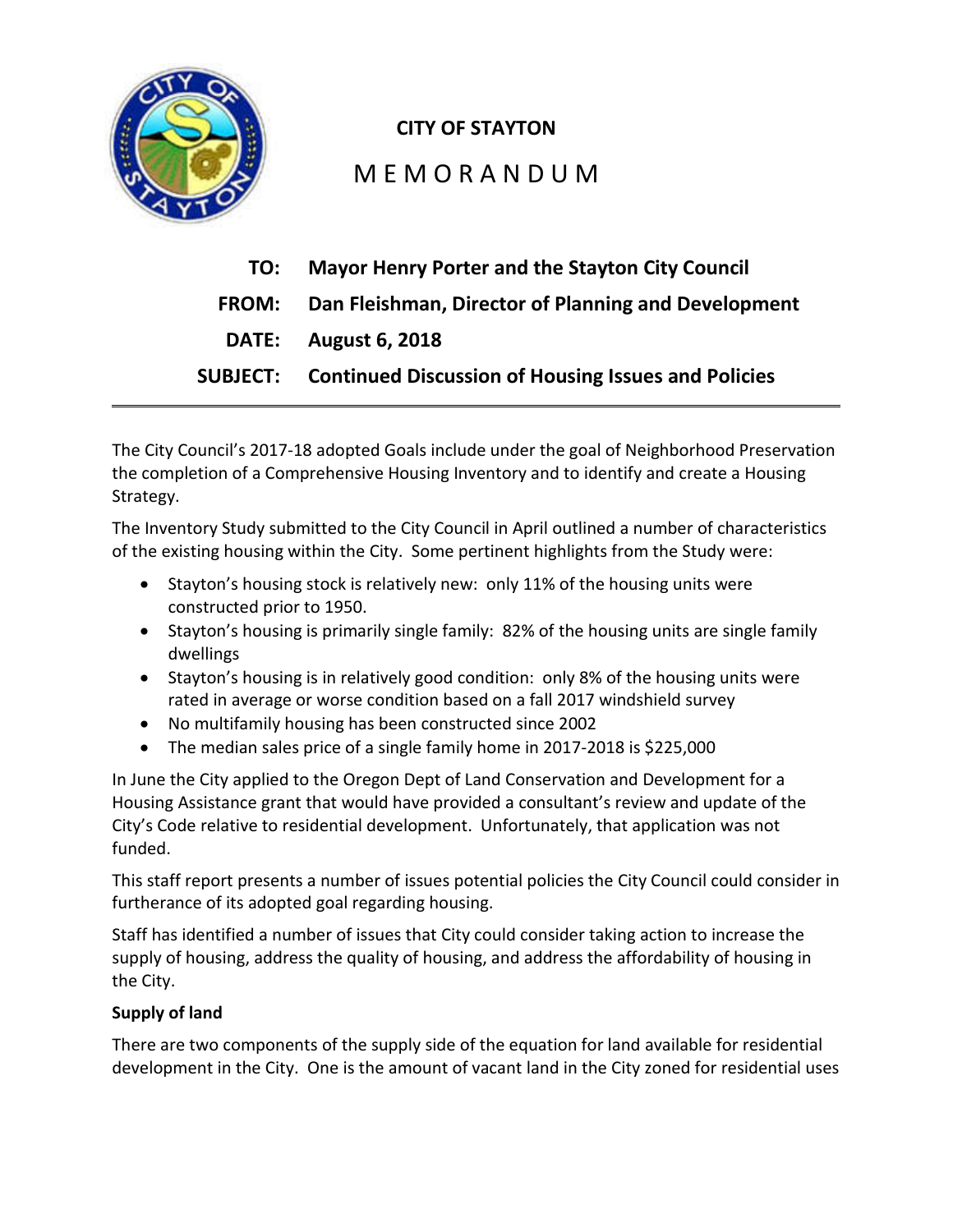and available for development. The other is the process, and the perceived risk, of annexing land into the City.

It was been close to 20 years since any multifamily housing has been constructed in the City. The Planning Commission has approved one 4-unit townhouse style apartment building, but that building permit has not yet been issued. A majority of the multifamily housing in the City is now 35 to 45 years old, or more. The City's experience in dealing the conditions at apartment complex in Wyatt Ave a few years ago highlights the apparent shortage of quality rental housing in the City. The Planning and Development Department sees a strong need for additional multi-family housing to meet demand for rental units.

The Housing Needs Projection in the 2013 Comprehensive Plan indicates, that to meet the demand for housing needed in 2030, an additional 174 multifamily units will be needed and 193 single family attached and duplexes will be needed. This estimate is based on an assumption that single family detached housing will be an increasing percentage of the City's housing stock. In the past five years, since adoption of the plan, there have been 6 units constructed in duplexes and no multifamily constructed.

The City's adopted Comprehensive Plan includes policies and action steps that address the supply of housing. Policy HO-1 states that City will encourage development of housing that meets the needs of all income groups of existing and future resents. Actions to implement this policy are to assure an adequate supply of land in all residential zones, allowing manufactured homes on individual lots with design standards similar to site-built housing, and to allow mobile home parks in the MD and HD zones.

There is only one parcel of land within the City that is zoned High Density Residential. It has been on the market for about two years and there has been little interest in it. With only one parcel of land zoned for multifamily, there is obviously inadequate land in the City to meet the need projected in the Comprehensive Plan. The City could initiate a process to evaluate the zoning of vacant residentially zoned land in the City and consider a zone map amendment that would make more HD land available.

Staff has perceived from developers and potential applicants a sense of a high level of risk in applying for land to be annexed into the City. Some of this may be a legacy from the late 1990s and early 2000s when annexation approvals by the City Council resulted in petitions forcing the issue to a vote and from the voter approval process in our Charter and Code. The 2016 amendments to state law prohibiting the City from sending most annexation requests to the voters should have relieved that perception of risk. However, the City's approval criteria, and one criterion in particular, still provide a level of risk to potential applicants.

The Municipal Code establishes six criteria for the approval of an application for annexation. The first criterion is that "need exists in the community for the land proposed to be annexed." There is no guidance to the applicant as to how need is measured or established and not guidance to the governing body as to how to assess whether there is need. Having such a subjective criterion, without any guidance on how it is applied, provides a maximum level of discretion to the decision makers while increasing the risk to the applicant of a denial. The City could explore various ranges of amendments to the criteria for annexation that would provide more certainty to potential applicants. Doing so could increase the supply of land available in the City for residential development.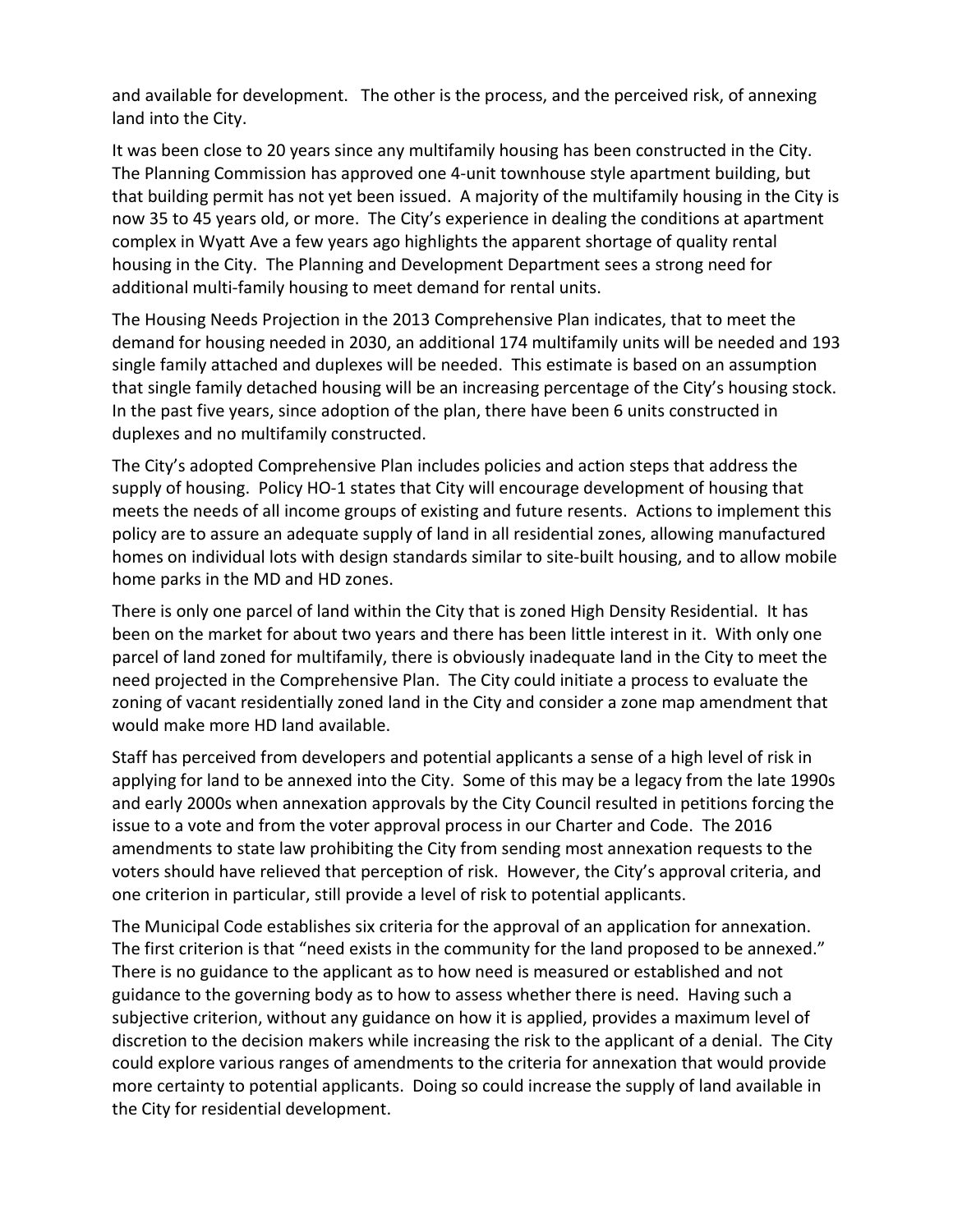# **Quality of Housing**

As mentioned above, the City's rental housing stock is aging. As the Council has dealt with in the past several years, there are a number of properties in the City for which maintenance has been deferred. The City Council, in enacting the Rental Housing Code in 2016 addressed one portion of this issues – those characteristics of the building that directly impact the health and safety of the occupants. However the exterior maintenance of buildings and grounds, as well as the management of tenants, also impacts the livability impacts of multifamily developments on neighboring properties.

All of the existing multi-family housing was constructed prior to the adoption of the current land use and development code. The 2007 Code adopted new design standards for multifamily housing. Whereas no multifamily housing has been constructed under the current design standards, it is difficult to assess the impacts of the standards on the appearance and off-site impacts of multifamily buildings. Nevertheless, these standards could be reviewed to determine whether they are still adequate and whether they meet the community's expectations for new development.

There is nothing in the Land Use and Development Code, or other titles of the Municipal Code that address the exterior appearance of buildings and grounds in residential development other than the vegetation maintenance standards in the Nuisance Chapter of Title 8. The extent to which there is maintenance of building exteriors and landscaping has a significant impact on the neighboring properties.

The Code includes a number of architectural standards that all new single family homes must meet. Included is a list of ten design features from which each new home must include at least four. However, the code does not include any landscaping requirements for single family homes. There is not requirement to plant a lawn, for irrigation, or what occurs in the planting strip between curb and sidewalk. Some communities have established minimum landscape standards for single family homes.

The City has taken a number of steps to assist in improving the quality of homes in the City. The City operates a low interest loan program for income-qualified homeowners for home improvements. The City has recently been awarded a new grant to provide financial assistance to tenants in our three mobile home parks for home improvements. This latest grant program is still going through the required environmental review process and staff envisions applications be sent out to our waiting list by Labor Day. Also, the City Council, in this year's budget has established a new Neighborhood Improvement Grant Program, while not directly tied to housing quality, could result in sprucing up of residential neighborhoods. More information on this new program will be presented to the City Council at the August 20 meeting.

# **Elevation of Housing as a City Priority**

The priority an issue holds within an organization can be judged by the resources dedicated to that issue. The City has a Parks and Recreation Board to address the City's Parks, a Library Board to oversee the library, and Public Safety Committee to work with the Police Department. Approximately a year and half ago, the Mayor discussed with staff the creation of a Housing and Neighborhood Vitality Advisory Commission to advise the Planning Commission, City Council, and staff on housing and neighborhood livability issues. Other cities around the state